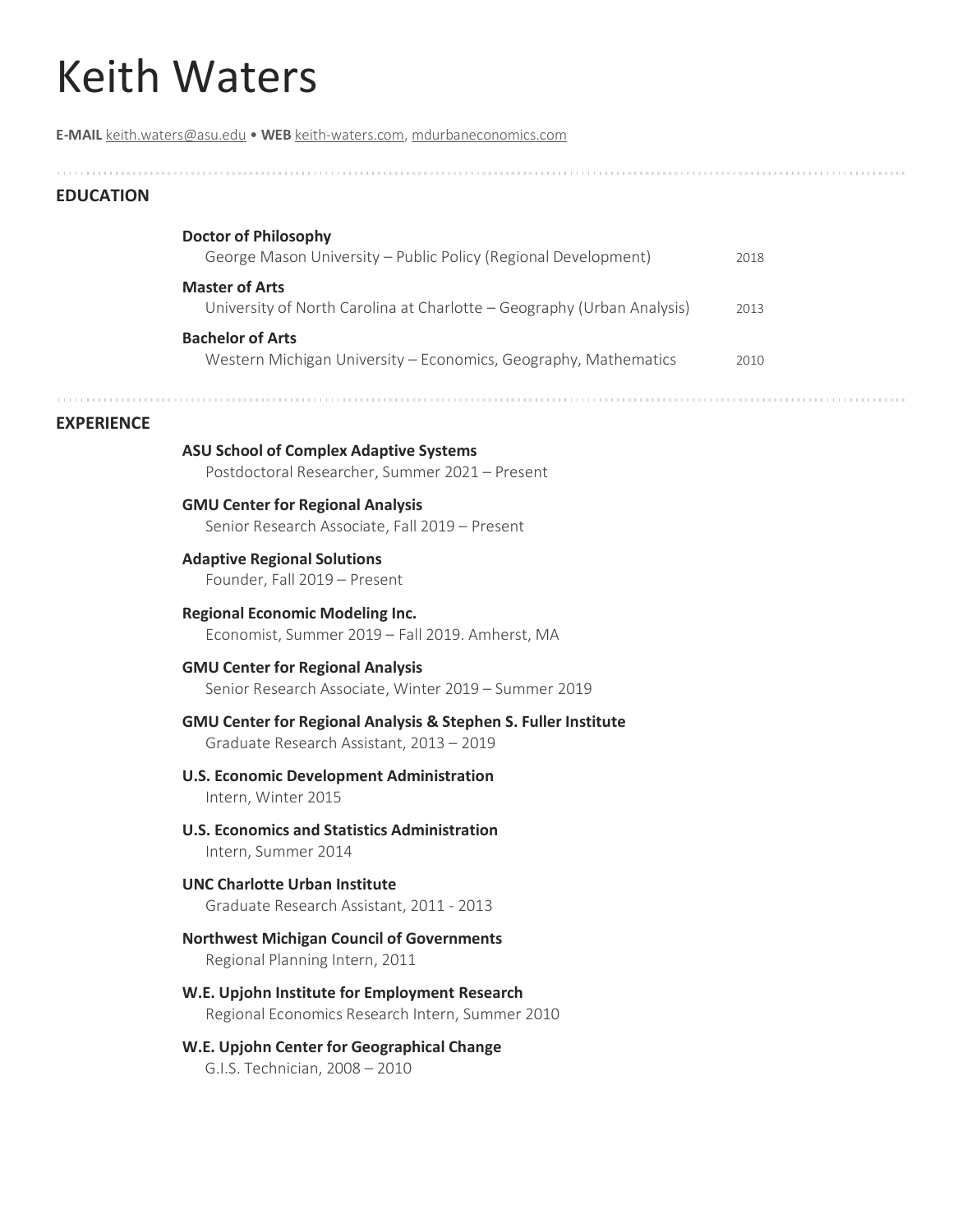#### **PUBLICATIONS – PEER REVIEWED**

- Waters, K.; Shutters, S.T. Skills-Approximate Occupations: Using Networks to Guide Jobs Retraining. *Applied Network Science*. (Accepted).
- Shutters, Shade T., Keith Waters, and Rachata Muneepeerakul. "Triad Analysis of Global Energy Trade Networks and Implications for Energy Trade Stability." *Energies*, 15 (10), 1-15, 2022.
- Waters, Keith, and Shade T. Shutters. "Impacts of Skill Centrality on Regional Economic Productivity and Occupational Income." *Complexity*, 1-7, 2022.
- Shutters, T. Shade, Holger Siebert, Bastian Alm, and Keith Waters. "Industry interconnectedness and regional economic growth in Germany." *Urban Science*, 22, 1-12, 2022.
- Shutters, T. Shade, and Keith Waters. "Inferring networks of interdependent labor skills to illuminate urban economic structure." *Entropy*, 22, 1-12, 2020.

**REPORTS – SELECTED**

- Clower, Terry, and Keith Waters. "The Impact of Prohibiting Pocket-Listings on the NVAR Region." *Center for Regional Analysis*, George Mason University. Arlington, VA, April 2020.
- Clower, Terry, and Keith Waters. "Economic and Development Impacts of New Natural Gas Utility Services in Front Royal, Virginia." *Center for Regional Analysis*, George Mason University. Arlington, VA, June 2019.
- Waters, Keith. "The Impact of Changing Federal Procurement Outlays on Selected Sub-Sectors in the Washington Region's Economy: Custom Computer Programming Services." *Stephen S. Fuller Institute*, George Mason University. Arlington, VA, November 2017.
- Waters, Keith. "The Impact of Changing Federal Procurement Outlays on Selected Sub-Sectors in the Washington Region's Economy: Research and Development in the Social Sciences and Humanities." *Stephen S. Fuller Institute*, George Mason University. Arlington, VA, November 2017.
- Waters, Keith. "The Impact of Changing Federal Procurement Outlays on Selected Sub-Sectors in the Washington Region's Economy: Other Management Consulting Services." *Stephen S. Fuller Institute*, George Mason University. Arlington, VA, November 2017.
- Waters, Keith. "Federal Procurement Spending in the Washington Region: 2008 2016." *Stephen S. Fuller Institute*, George Mason University. Arlington, VA, 2017.
- Waters, Keith. "Fortune 500 Companies in the Washington Metropolitan Area." *Center for Regional Analysis*, George Mason University. Working Paper No. 2015-01. Arlington, VA, 2015.
- Waters, Keith. "The Potential Impact of the Panama Canal Expansion on the Port of Virginia." *Center for Regional Analysis*, George Mason University. Working Paper No. 2014-01. Arlington, VA, 2014.

#### **PRESENTATIONS - CONFERENCES**

Co-Agglomeration Networks. *American Association of Geographers.* Virtual, February 25, 2022.

- Coal Trade Networks and Trading Communities: The case of Australia. *Western Regional Science Association.* Scottsdale, AZ, February 19, 2022.
- Rural Economic Tightness: From Rural to Populous Regions. *Southern Regional Science Association.* Virtual, April 6, 2021.
- Skills-Approximate Occupations: Using Networks to Guide Jobs Retraining. *Western Regional Science Association.* Virtual, February 24, 2021.
- Inter-Regional Migration Networks: Social Network Analysis of an Agent-Based Model of a System of Cities. *North American Regional Science Council.* Virtual, November 12, 2020.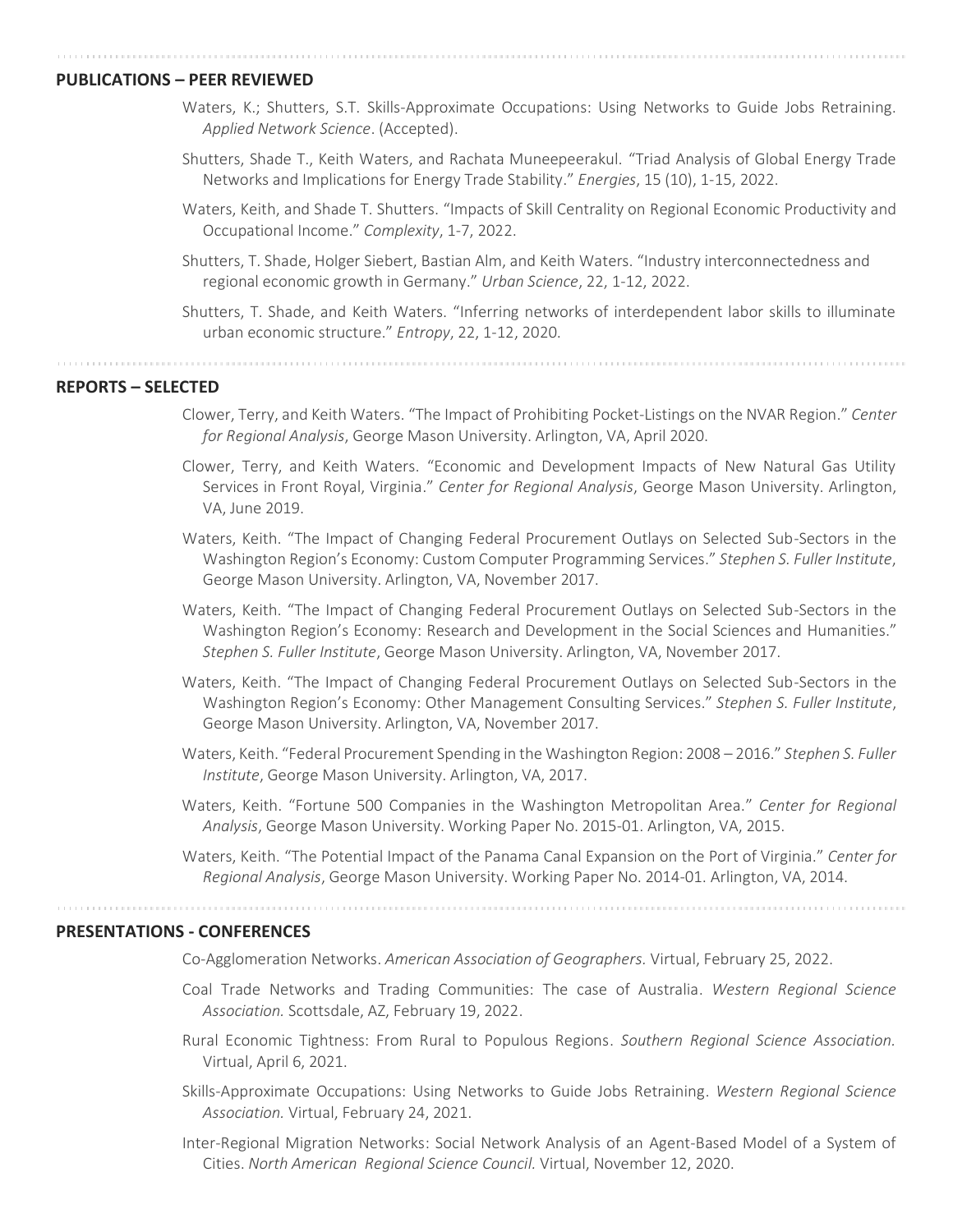- Geographic Location of Cities: An Agent-Based Model of Inter-Regional Job Search. *American Association of Geographers Annual Meeting.* Denver, CO, April 6, 2020.
- Firm Formation and Regional Labor Allocation. *Eastern Economic Association Annual Conference.* Eastern Economic Association, New York, NY, March 1, 2019.
- Poster Presentation: Knowledge Spillovers and Labor Agglomeration. *International Congress on Agent Computing.* George Mason University, Fairfax, VA, November 29, 2016.
- Human Capital Agglomeration. *PhD Workshop*. George Mason University, Arlington, VA, October 24, 2016.
- Inter-Metropolitan Migration Networks in the United States. *American Association of Geographers Annual Meeting.* San Francisco, CA, March 29, 2016.
- Inter-Metropolitan Migration Networks in the United States. *Where I Fare Well, There is My Home: Migration, Past and Present Graduate Conference*. Duke University, Durham, NC, March 4, 2016.

## **PRESENTATIONS – INVITED TALKS**

- Southeast Fairfax Economic Summit: Performance and Outlook. *Southeast Fairfax Economic Summit.* Alexandria, VA, April 7, 2022.
- Washington Area Economy: Performance and Outlook. *Greater Washington Association for Financial Professionals.* Webinar, February 9, 2022.
- Regional Economic Snapshot. *Leadership Alexandria.* November 19, 2021
- State of the Maryland Real Estate Market. *Apartment and Office Building Association of Metropolitan Washington.* Webinar, January 11, 2021.
- State of Virginia Multifamily and Commercial Housing Market. *Apartment and Office Building Association of Metropolitan Washington.* Webinar, December 17, 2020.
- Washington Area Economy: Performance and Outlook. *Greater Washington Association for Financial Professionals.* Webinar, September 9, 2020.
- Prince William County and the Greater Washington Area: Recent Trends and Outlook. *Prince William Economic Development Office and the Prince William County Chamber of Commerce.* Strategic Planning Roundtable, December 18, 2019.
- Washington Area Economy: Performance and Outlook. *Financial Planning Association of the National Capital Area.* Luncheon, December 5, 2019.
- The Economics of Universal Healthcare: Case Study of Vermont Public Option. *REMI*. Webinar, August 27, 2019. www.remi.com/event/the-economics-of-universal-healthcare-case-study-of-vermont-publicoptions-keith-waters-remi-recording/
- Washington Area Economy: Performance and Outlook. *Greater Washington Association for Financial Professionals.* Webinar, February 13, 2019.

## **WORKS IN PROGRESS**

Shutters, Shade, and Waters, Keith. "Industrial Structure and a Tradeoff Between Productivity and Resilience." *SSRN Electronic Journal*, 3702545, 1-20, https://ssrn.com/abstract=3702545, 2020.

Waters, Keith. "Firm Formation and the Regional Allocation of Labor."

Irving, Jacob; Waters, Keith; Clower, Terry; and Rifkin, Will. "Pandemic Regional Recovery Index."

Waters, Keith, and Shutters, Shade. "Regional Economic Tightness from Rural to Populous Regions."